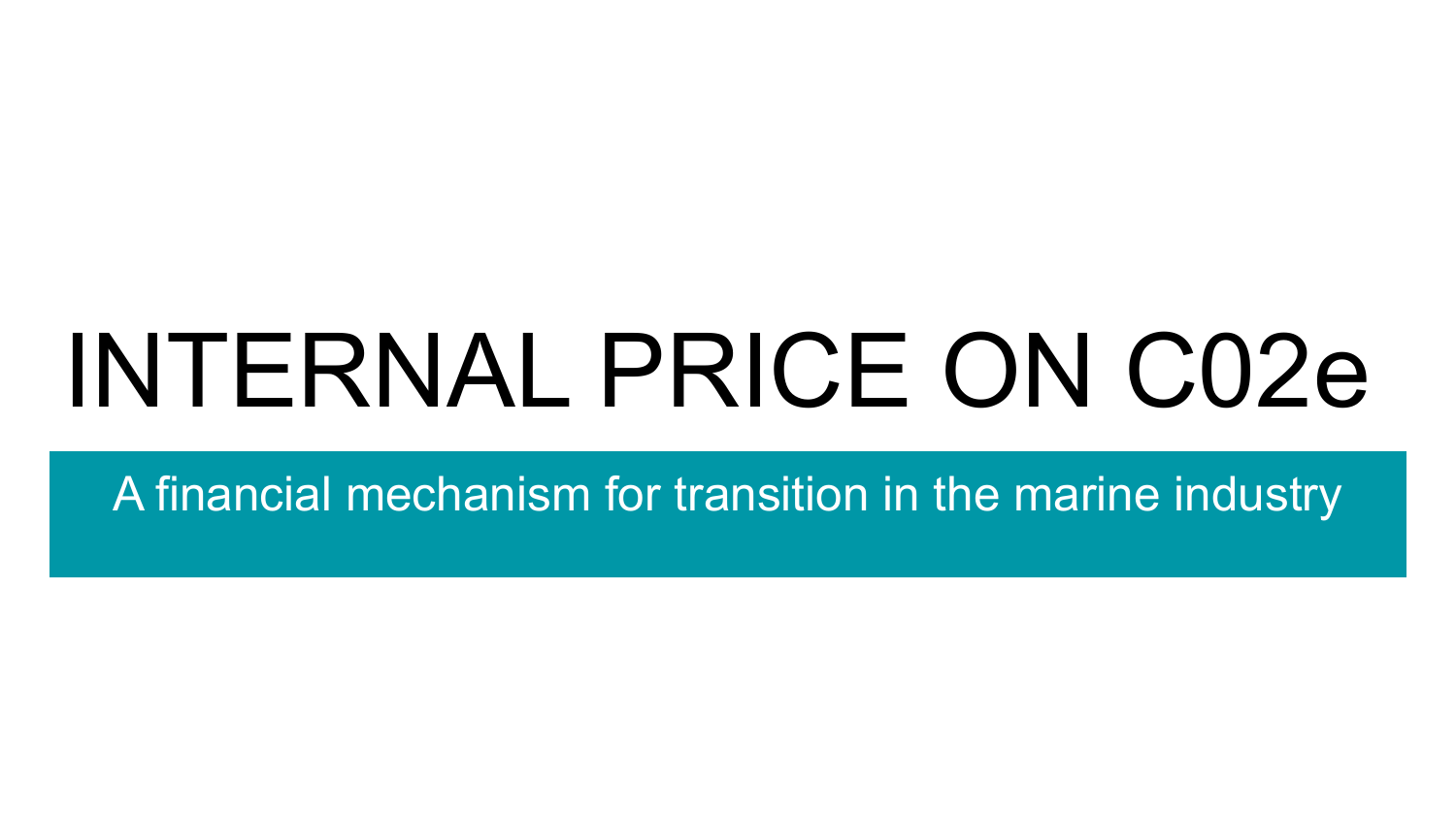#### Internal carbon pricing

When businesses apply a voluntary cost of carbon within their own operations

The price must be high enough to encourage behaviour change

Such internal carbon prices are increasingly being used and are seen as key levers for change – in 2017, according to CDP, nearly 1,400 companies (including over 100 of the global Fortune 500) had adopted, or were planning to adopt internal carbon pricing within the next 2 years. [Ref.](https://brc.org.uk/climate-roadmap/section-4-pathway-1-placing-greenhouse-gas-data-at-the-core-of-business-decisions/414-internal-carbon-pricing/)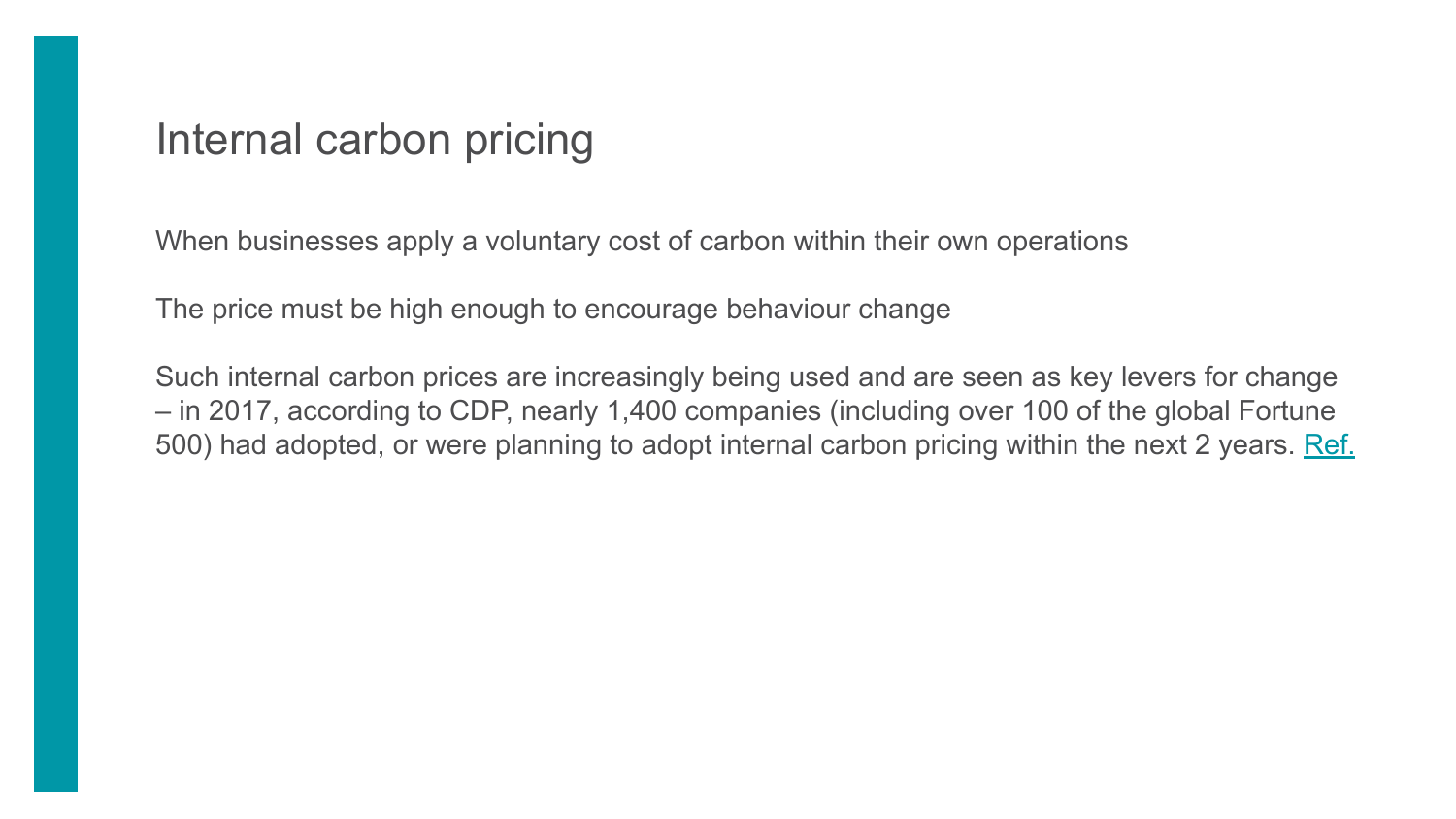### Why is this important?

The key point is to align with Paris agreement that requires all nations to reduce GHG emissions by 45% by 2030, and be Net Zero by 2050\*

To achieve this business as usual is no longer an option, but business economics must play a central role this transition

While government play a central role in setting policy on carbon emissions, the free market and businesses have the power to make this happen.

This includes the ability of organizations to taking a leadership role.

Simply put: The transition to Net Zero can only happen by matching good business sense, with sensible policy supported by financial mechanisms

\* *This is likely to become 2045 post COP26*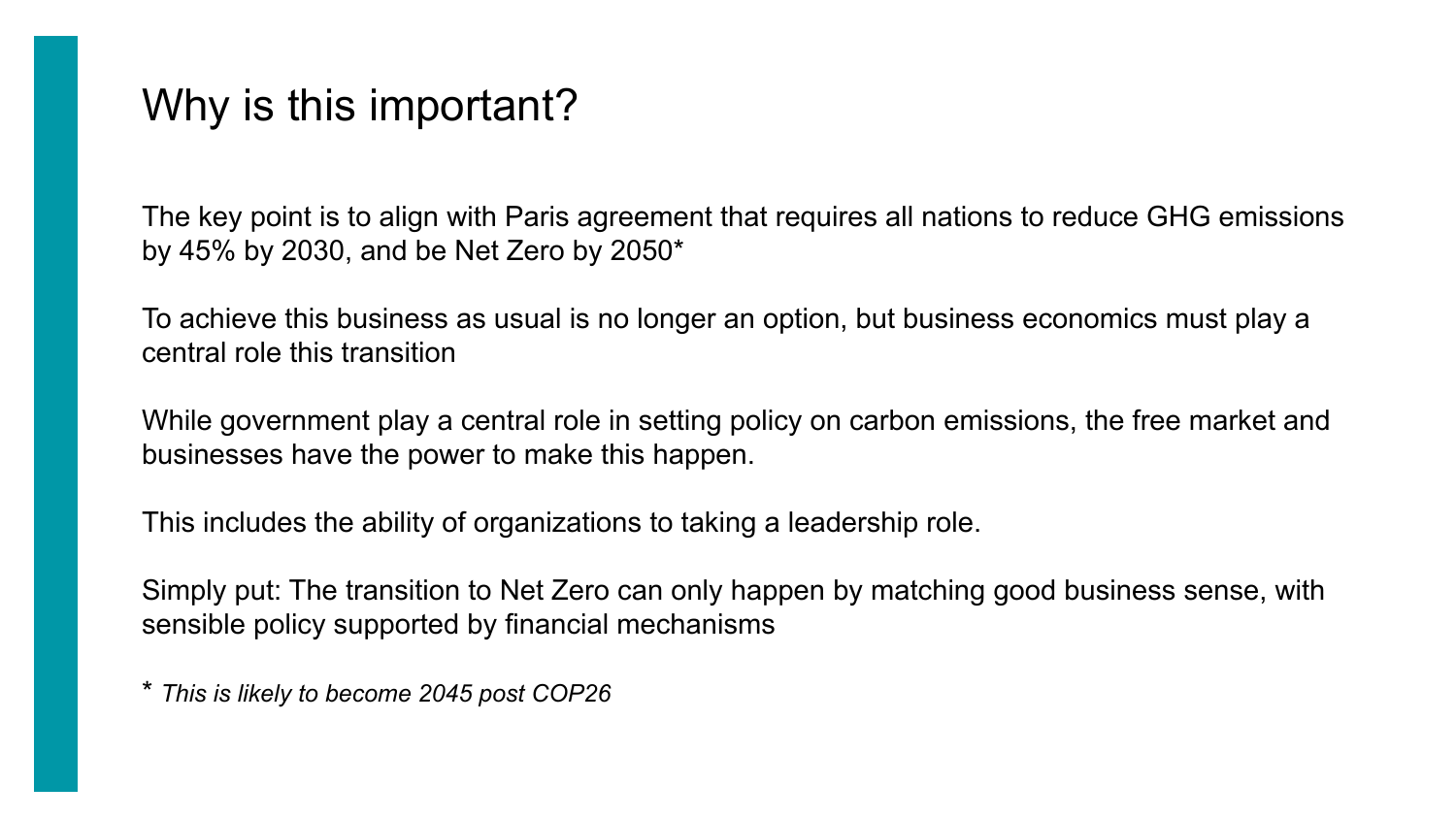#### Case Study: Unilever's internal carbon price

Unilever has been using internal carbon prices since 2016, with the price rising from  $\epsilon$ 30 to  $\epsilon$ 50 per tonne CO<sub>2</sub>e in the past 4 years. Unilever initially used a shadow pricing scheme (wherein the costs of emissions are tracked but not actually charged to the business), however failed to see change as their energy costs were relatively low compared to capital costs. The company now 'charges' its business units a notional carbon tax by deducting the cost of emissions from each unit's annual capital budgets.

The internal 'tax' is based on the unit's scope 1 and 2 emissions for the previous year and the companywide internal carbon price. Proceeds contribute to a Clean Technology Fund to support on-site renewables, waste reduction, and energy and water-saving projects. They estimate that the internal carbon tax has so far contributed ~€120 Million to the fund, and prevented 1,500 tCO<sub>2</sub>e<sup>[18]</sup>.

One of the company's subsidiaries, Ben & Jerry's, has used a different approach. Ben & Jerry's has attached an internal price of carbon to every tonne of emissions in the value chain, including emissions associated with agricultural raw materials and end of life treatment for products, since 2015. The funds generated by this internal fee are primarily used to help partner farmers reduce their carbon footprints.<sup>[19]</sup>

#### [Ben & Jerry's](https://www.greenbiz.com/article/will-ben-jerrys-carbon-price-help-moove-markets)

#### **[Unilever](https://www.unilever.com/news/news-and-features/Feature-article/2018/explainer-what-is-carbon-pricing-and-why-is-it-important.html)**

Note: Either a typo, or something very wrong E120 million fund, prevents only 1500 tC02e!!!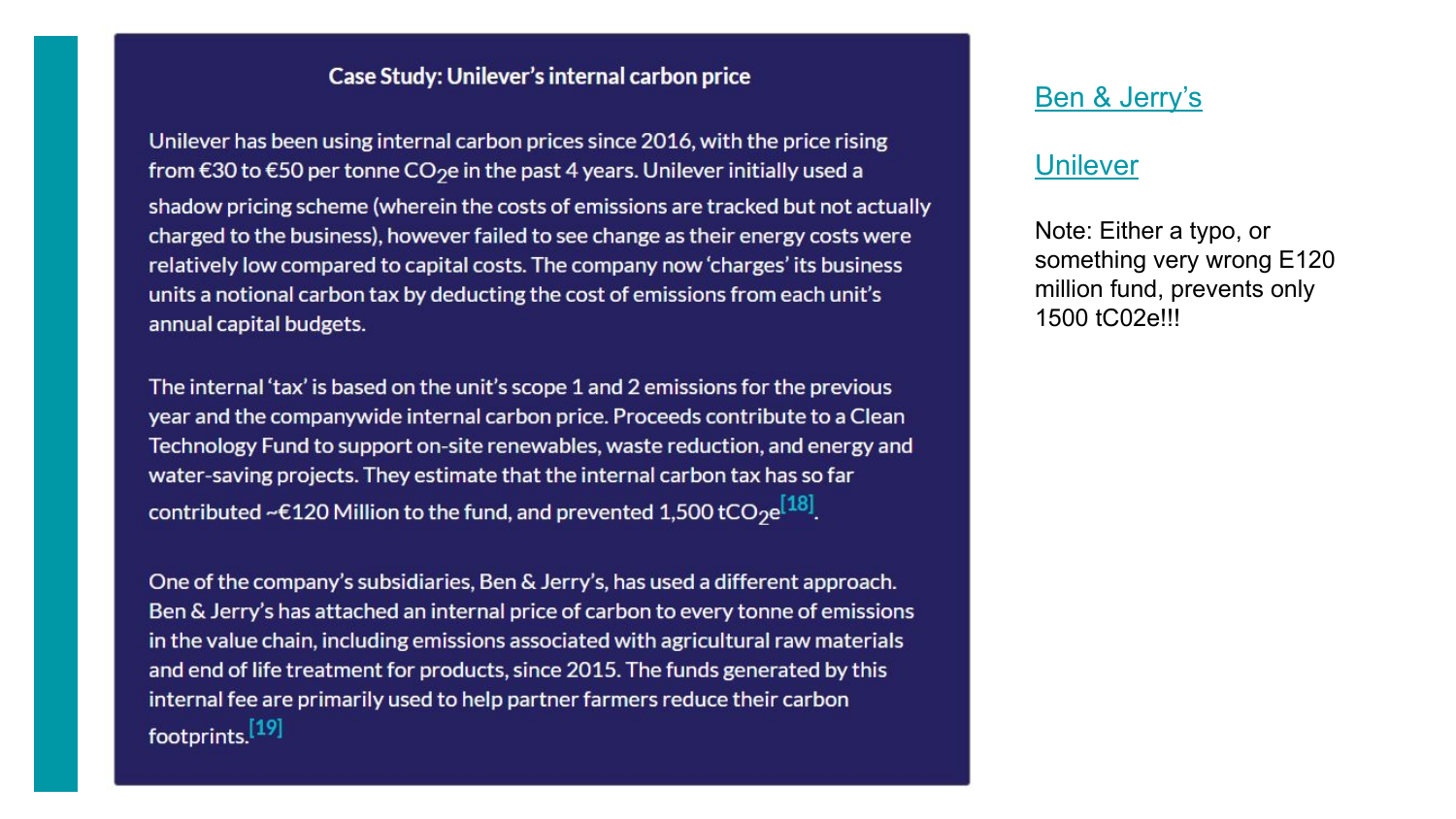

## €50m

from internal carbon pricing used to fund clean technologies at our sites

As Unilever CEO Paul Polman says: "Carbon pricing - while not an end in itself - is an essential tool to support our transition to a sustainable economy. Those who fail to get on board now risk losing out on what I believe will be the greatest growth opportunity the world has ever known."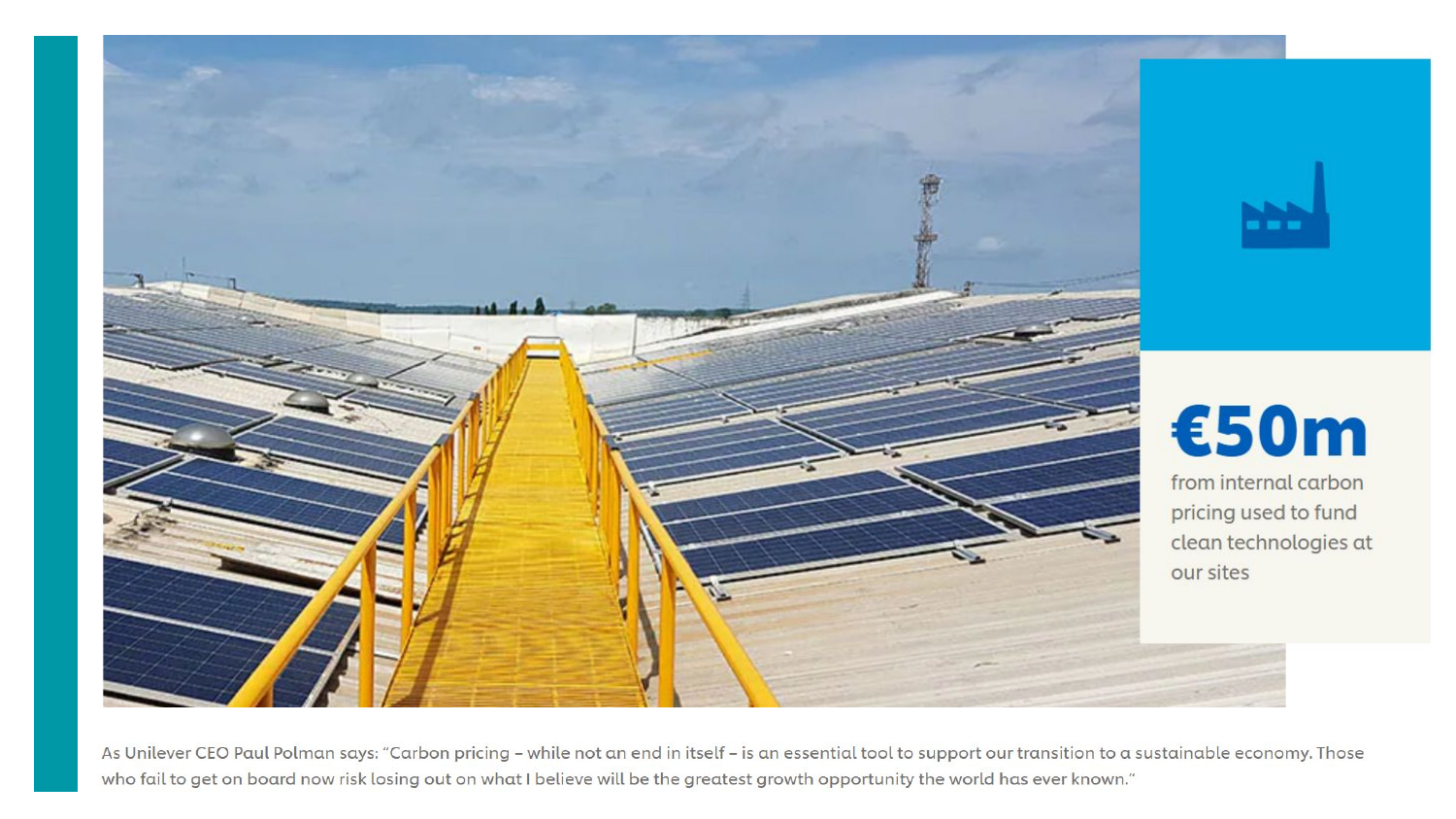#### **What is Unilever doing?**

Since aligning with the UN Global Compact's & Business Leadership Criteria on Carbon Pricing, we have been using a shadow pricing approach: evaluating business cases for capital projects over €1 million, both with and without a price on carbon, and providing that information to decision makers.

In 2016, we went a step further. We began internally pricing the emissions from our manufacturing operations and subtracting that from the capital budgets allocated to each business division at the start of the year. That money instead goes into a fund - worth about €50 million a year now - which we use to install clean technologies at our sites. The divisions can bid for projects that meet our emissions-reducing criteria and the best projects get the go-ahead.

Aside from the benefits mentioned above, there has been an unintended consequence: by getting teams to run exercises, they uncover new technology they weren't previously aware of. For example, a new type of biomass boiler or advanced refrigeration technology.

Our Ben & Jerry's business has taken a different approach. Since 2015, It has set an internal fee on its carbon for every tonne of emissions, from farm to landfill. This generates more than \$1 million annually which, in the early stages of its carbon reduction programme, is mainly used to help its farmers develop and implement carbon footprint-reducing strategies. The fee is at a lower price than what Unilever uses, but Ben & Jerry's has extended it across the whole value chain.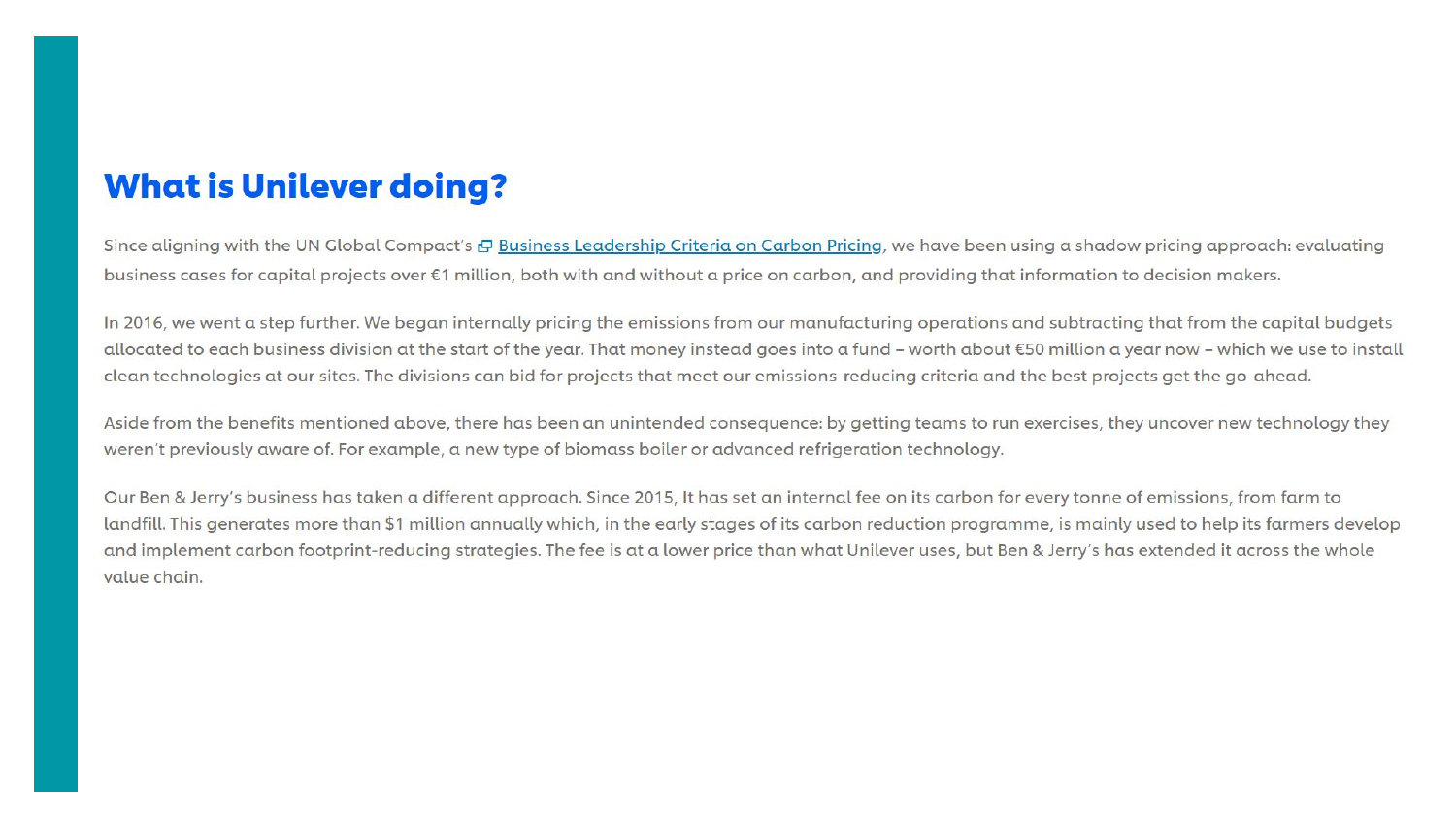### MORE CASE STUDIES - [ref.](https://static1.squarespace.com/static/54ff9c5ce4b0a53decccfb4c/t/60ba4a7d2f4d4b6e0ace36c4/1622821505499/CPLC%2BReport%2B2021_Final.pdf)

**Siemens** has implemented internal carbon pricing in its operations in Brazil, the United Kingdom (UK), and the United States. In the UK, it created an investment fund for emissions reduction, initially charging business units £13 per metric ton of carbon dioxide equivalent (CO2e). The price has since been increased to **£31 per metric ton of CO2e,** in line with the 2017 CPLC Report of the High Level Commission on Carbon Prices and in order to **generate more seed money for climate-related projects.**

#### **CARBON PRICING LEADERSHIP REPORT 2020/21**

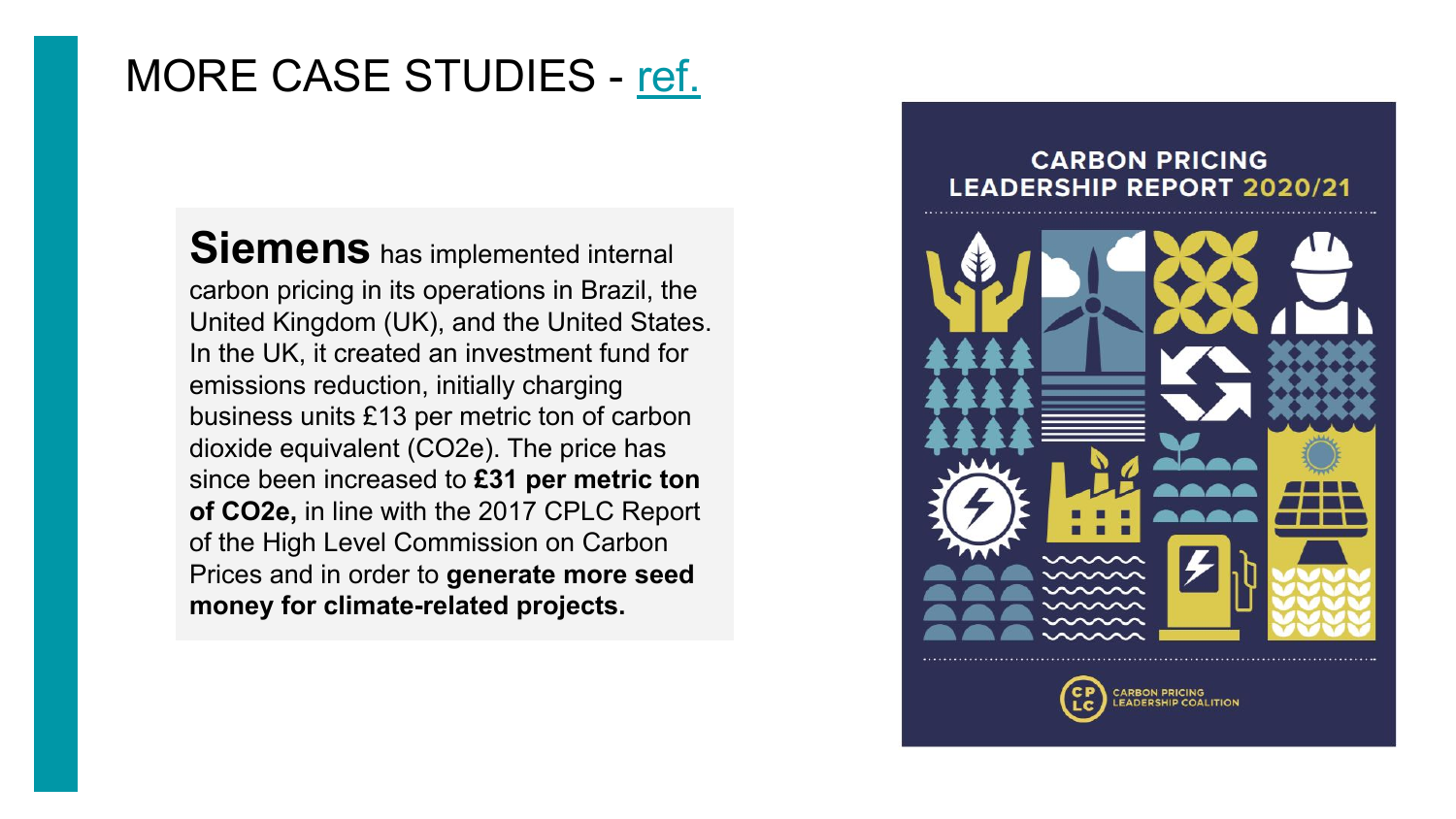Saint-Gobain In the construction industry, Saint-Gobain's approach to achieving carbon neutrality focuses on research and development, and capital expenditure, with financial decisions supported by internal carbon pricing. "Manufacturing companies have an essential role to provide solutions in solving climate issues, provided that governments support them, especially through carbon pricing. The carbon prices that we have implemented internally are powerful tools," notes Emmanuel Normant, Vice President for Sustainable Development. "**At Saint-Gobain, we have two separate prices: one at €50 per ton for capital expenditure and one at €150 per ton for research and development projects, which allow us to make accurate decisions based on a longer term horizon."**

**BP** Helge Lund, bp's Chairman, believes carbon pricing is an appropriate response to a global challenge. "A well-designed carbon pricing system harnesses the power of the market to incentivize lower-carbon choices," says Lund. "That makes it one of the most powerful and comprehensive tools to reduce carbon emissions. As more countries implement low-carbon policies and carbon pricing systems, we would like for these systems to be connected over time so that carbon pricing becomes a global policy response to a global challenge."

In the Rapid and Net Zero scenarios of its 2020 Energy Outlook, bp includes long-term price assumptions of carbon prices of **\$250 per ton by 2050** in developed countries and \$175 in emerging economies. bp has also revised its **2030 carbon price assumptions to \$100 per ton**, which is factored into its investment decisions. It is in favor of economy-wide carbon pricing schemes.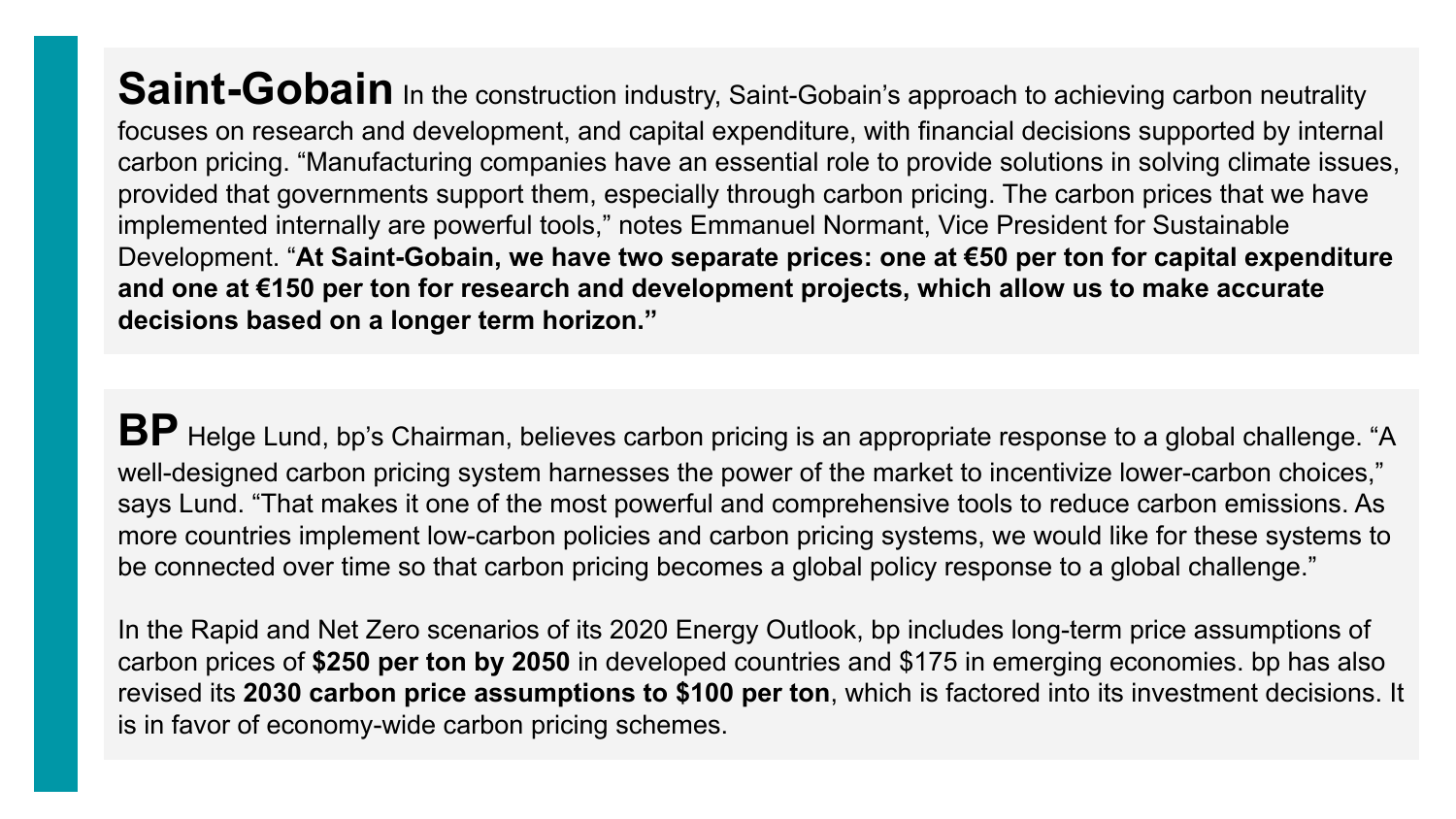### UN GLOBAL COMPACT:

**Business Leadership Criteria** 

CARBON **PRICING**  "Let us make sustainability the most powerful lobby... **Become advocates** for an effective, well-functioning carbon market... We must place a true value on the cost of carbon to our economies and our future. I urge you to work with Governments on this issue."

> - Ban Ki-Moon **United Nations Secretary-General**

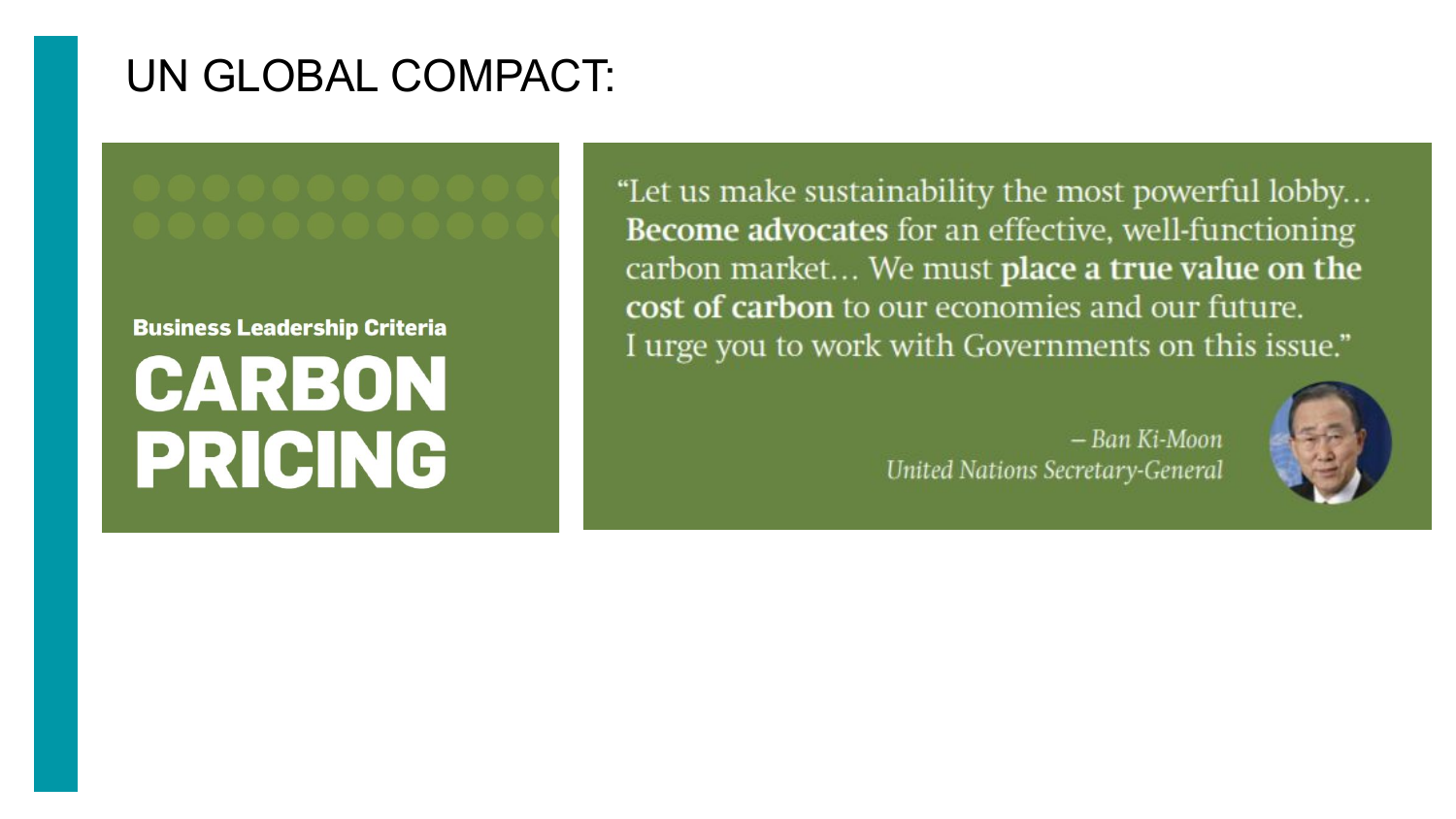### **Business Leadership Criteria on Carbon Pricing**

The Business Leadership Criteria on Carbon Pricing comprise three distinct but overlapping dimensions: integrating carbon pricing into long-term strategies and investment decisions, responsible policy advocacy, and communication on progress. All three dimensions of the criteria are aligned with limiting the increase in global mean temperature to 2°C above preindustrial levels.

#### Consistent with the 2°C global target, companies are invited to indicate alignment with the following criteria:

- A
- Set an **internal carbon price** high enough to materially affect investment decisions to drive down greenhouse gas emissions;



**Publicly advocate the importance of carbon pricing through policy mechanisms** that take into account country specific economies and policy contexts; and

| e. |  |
|----|--|
|    |  |
|    |  |

**Communicate on progress** over time on the two criteria above in public corporate reports.



**Global momentum is building to** putting a price on carbon...

- · Nearly 400 Caring for Climate companies from 60 countries call for an urgent creation of "comprehensive, long-term and effective legislative and fiscal frameworks" designed to make markets work for the climate in particular, a stable price for carbon.
- Approximately 50 Governments and 300 companies support the Putting a Price on Carbon statement led by the World Bank Group pledging to work towards developing and strengthening carbon pricing policies.
- More than 300 investors with collective assets of over USD 22 trillion have signed the 2014 Global Investor Statement on Climate Change, which includes a call for stable, reliable and economically meaningful carbon pricing.
- . Over 150 companies signed the Prince of Wales' Carbon Price Communiqué making the case for setting a price on CO2 emissions as one of the main building blocks of an effective climate change framework.
- About 60 leading economists in Australia published an open letter in 2014 with WWF in support of a price and limit on carbon pollution.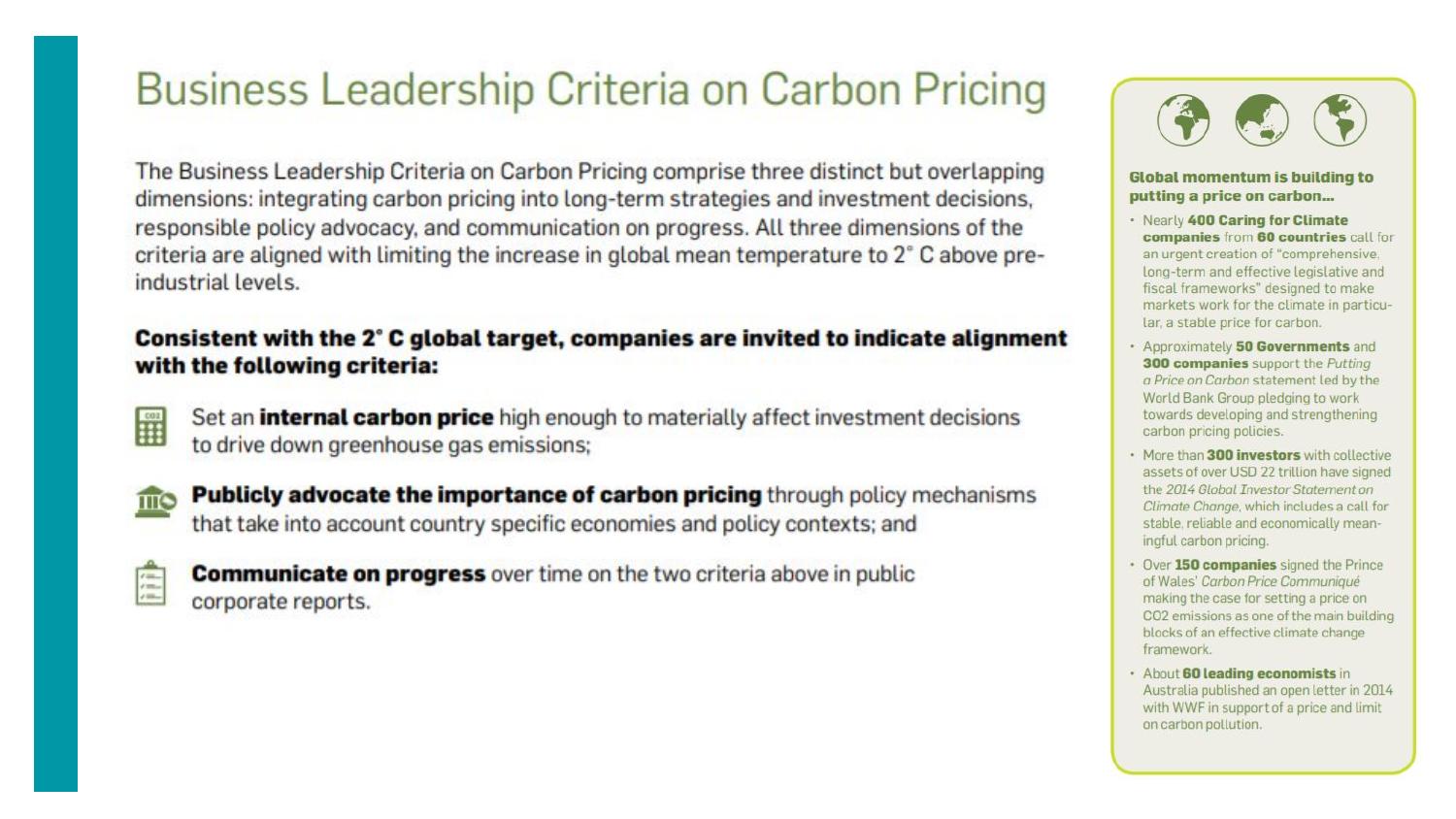### Setting the scene for sailing

INNOVATION is inherent to everything that is done in the performance sailing sector

This capacity has been 100% focused on performance

We now must incentivise and divert part of this capacity for innovation to a sustainable future

An internal price on C02e is a powerful mechanism that can help to create the scale of change that is needed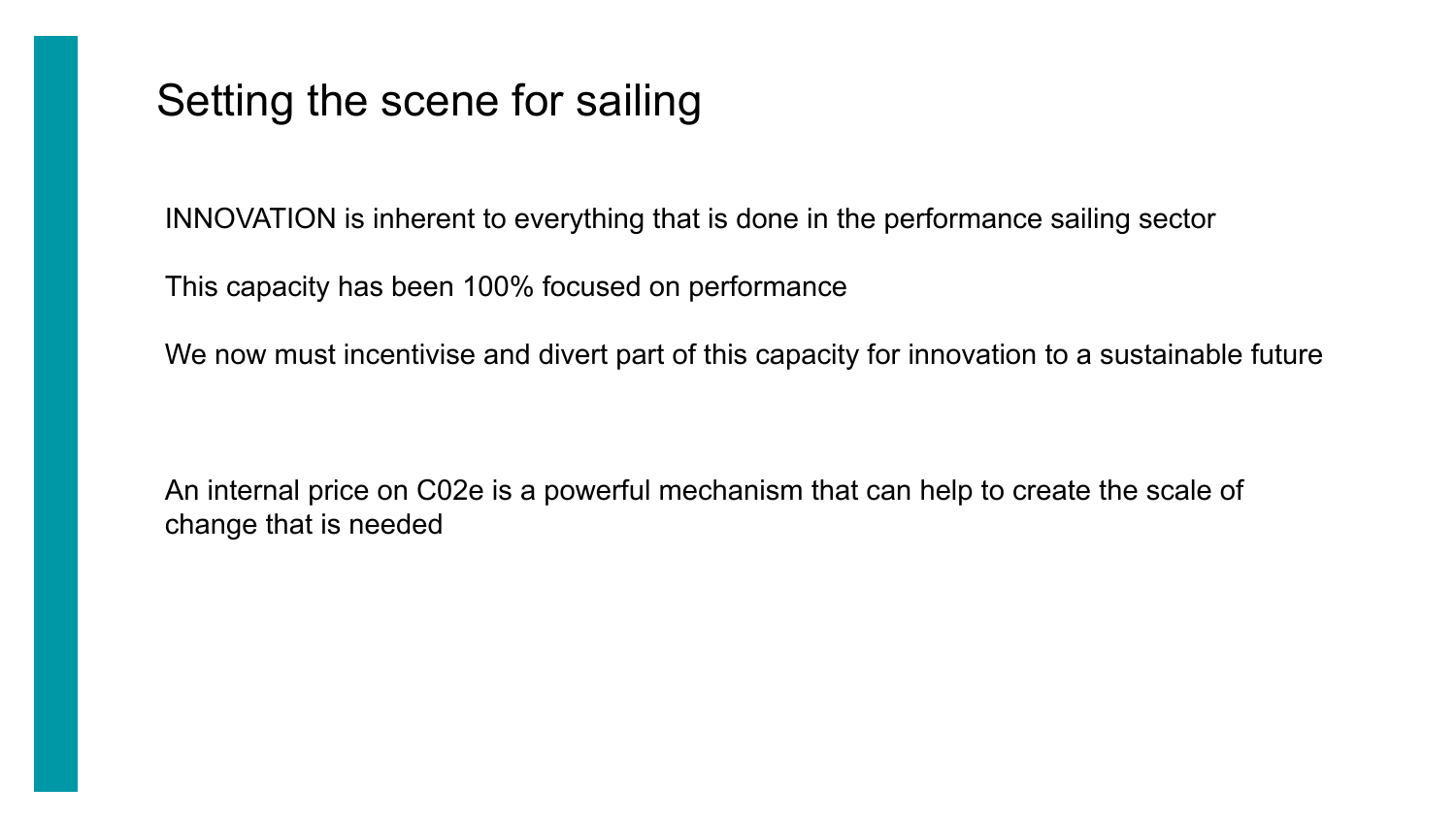### Setting the Price

The internal price can be:

- Fee based, with an actual financial transaction for participants based on calculated, estimated or actual emissions
- Virtual, with no monetary transaction, but designed to guide decision making

The price set needs to be accessible, yet to be high enough to influence the change required, and can be established internally or indexed to an external cost, such as a national tarif, or an evaluation on the social cost of carbon.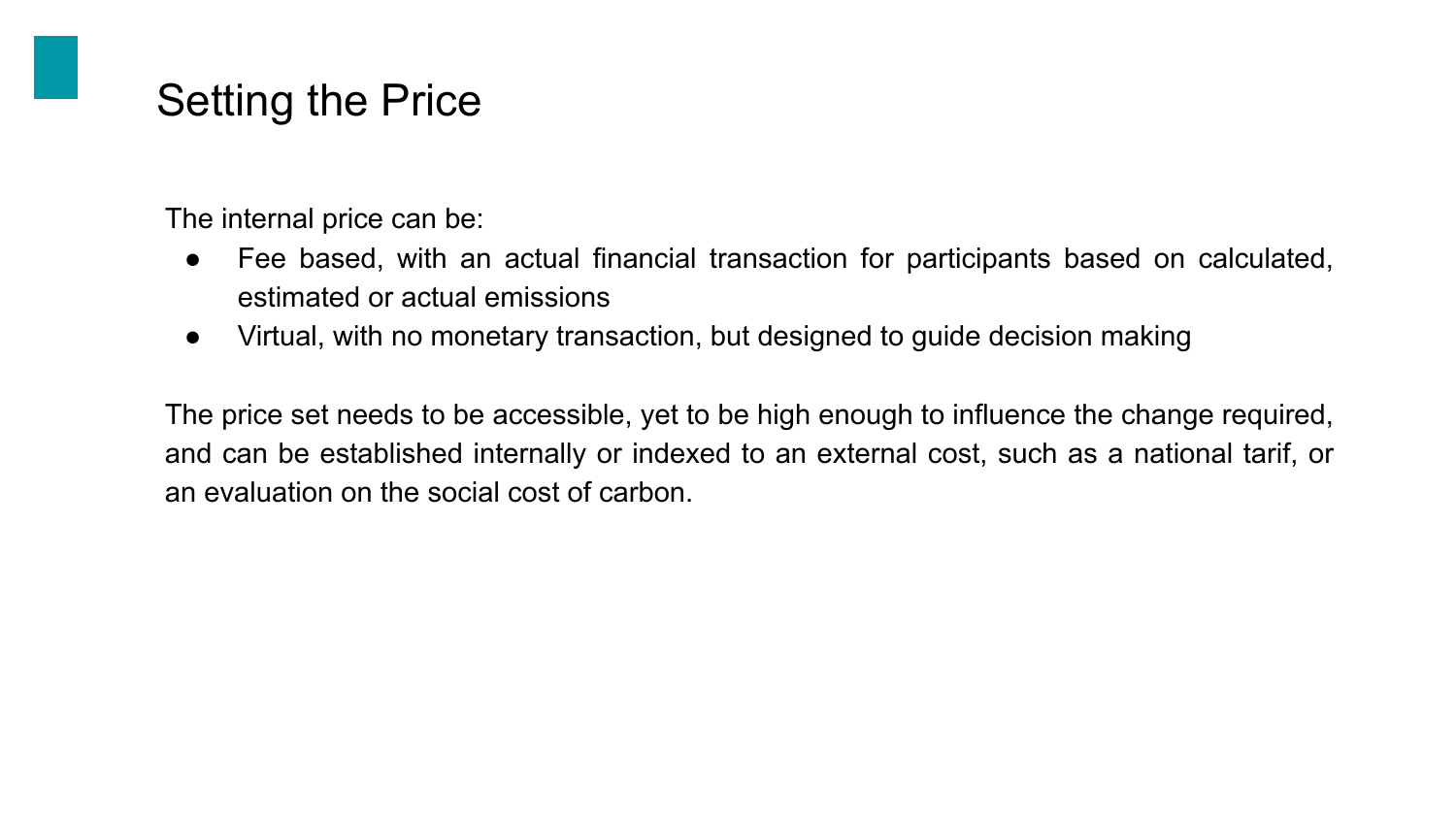### What would this look like for the an offshore sailing class?

● Set a price on 1 metric ton C02e, at a rate\* that incentivises an internal market within the class for reuse, resale, better design & build, and optimisation of operations

\* Current market rates for C02e are extremely low and can be anything between E5-25.ton. The 'True value' of C02e, and one that promotes change is closer to E40-150+ ton

An internal price for C02e should be a function of:

- 1. What teams can pay
- 2. What makes change financially beneficial
- 3. What gives performance advantage
- 4. As close as possible to the most recent understanding/projection on the True cost of carbon
- 5. Be adjusted periodically to support progress along the pathway to Net Zero
- A quick assessment (2021) would suggest the internal price for C02e be at least E40-100.ton , starting on the lower end with bi-annual increases to match what is needed to reach Paris agreement targets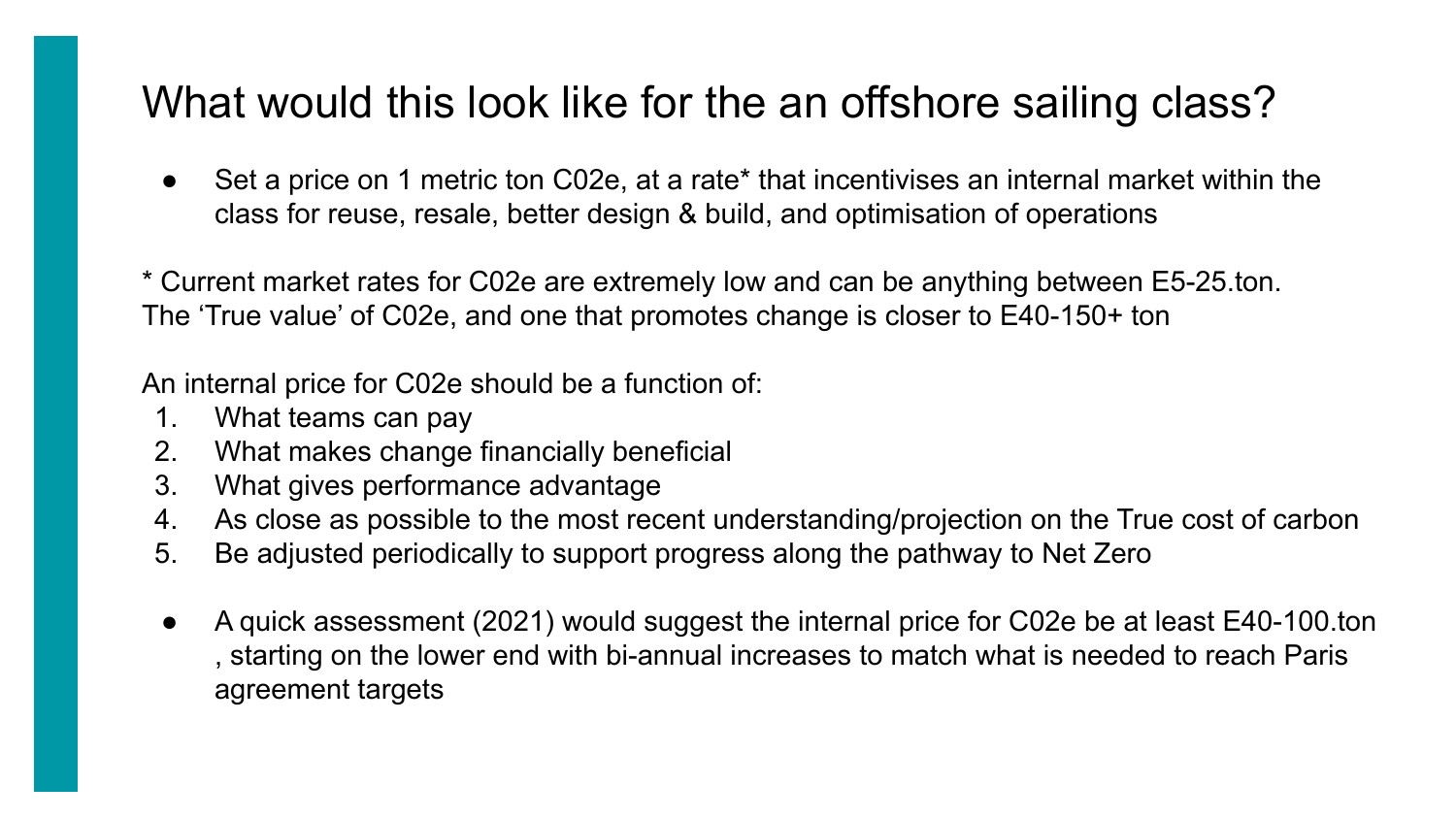### Continued...

- Establish benchmark for a typical team inventory
	- Boat and components
	- Annual operations
	- Participation in major events
	- Partner operations
	- EOL
- Set a GHG threshold within the rule for certain key boat & components, annual operations and partner hospitality
- Reused components are footprint zero
- Require teams with new builds/components to pay per ton.C02e on LCA benchmark of C02e
- Require teams to pay annual payment for operational benchmark footprint
- Offer teams/partners to opportunity to join NET ZERO, and by calculate and take responsibility for hospitality events
- Allow teams to try to beat all benchmarks by better design/building and operational efficiencies, and justified by verified GHG calcs, and certified LCA
- Where teams do the 'extra mile' and bespoke calculations it allows them to optimise performance/cost and impacts, but also provides new updated benchmarks for the class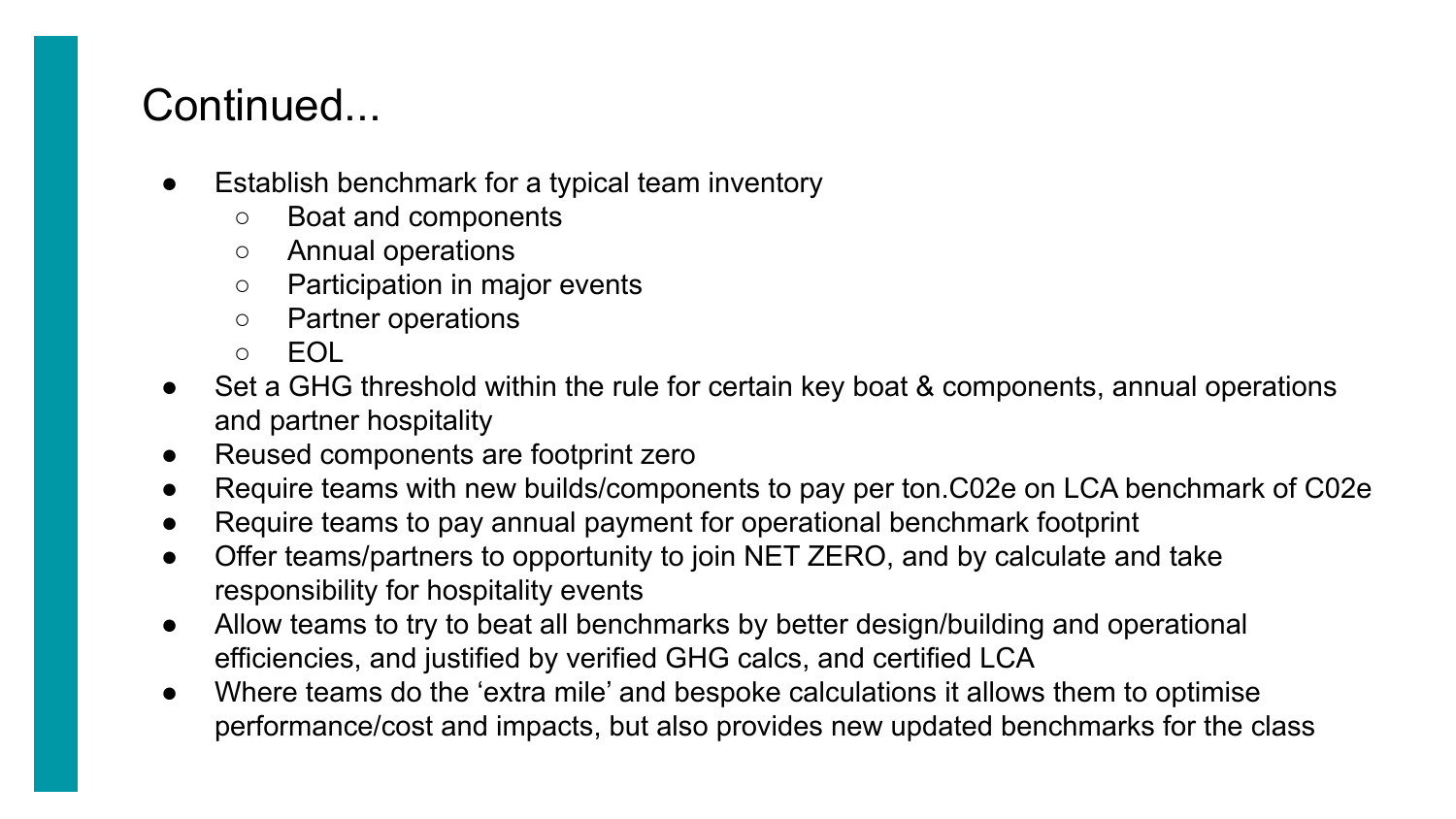### The effect

By setting an internal price for C02e, an offshore sailing class will:

Big picture

- Create a culture of climate responsibility within the class
- Facilitate alignment for members and teams to Paris agreement
- Play a leadership role within the industry and stay ahead/ and play a role in future national and regional industry legislation/policy

Internal C02e market

- Create a C02e market mechanism within the class
- Incentivising better operations, economies of scale, and the Race to Net Zero
- Incentivise innovation and technologies with design & build
- Accentuate the focus on longevity of materials
- Promote reuse, and used parts
- And extended lifespan of boats and components
- Place the primary responsibility on teams with budget building new, and much lighter responsibility on teams reusing old components and boats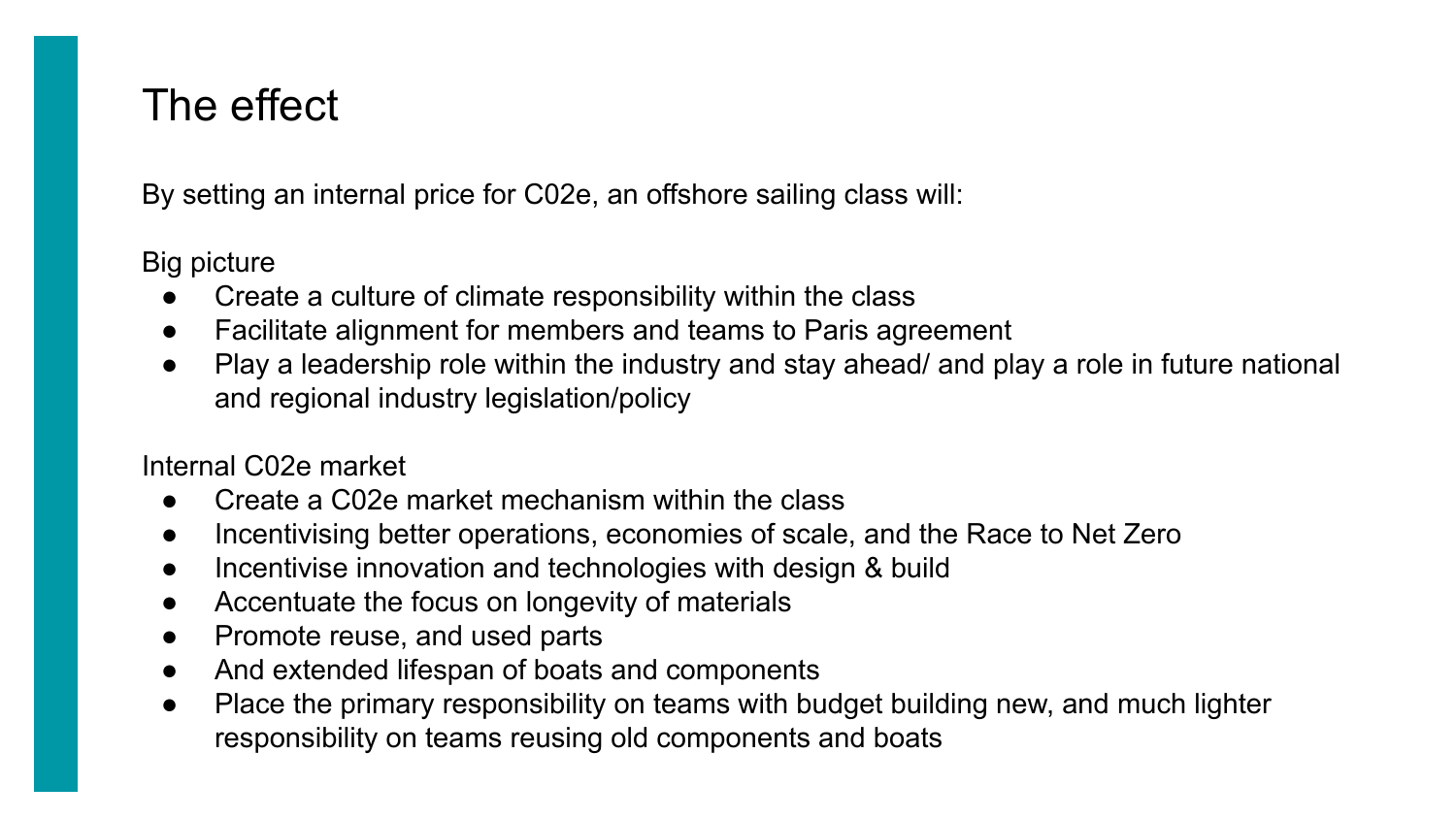### Continued - The effect

Net Zero

- Provide a pathway to Net Zero for class members, including
- Reductions, and pragmatic actions such as rCF, better materials, renewable energy standards, etc - targeting 45% reductions by 2030
- Triple bottom line, and community services
- Compensation projects at scale that combine relevant projects including certified offsets and insetting (internal projects)
- A Class that is completely Net Zero within a short, relevant period of time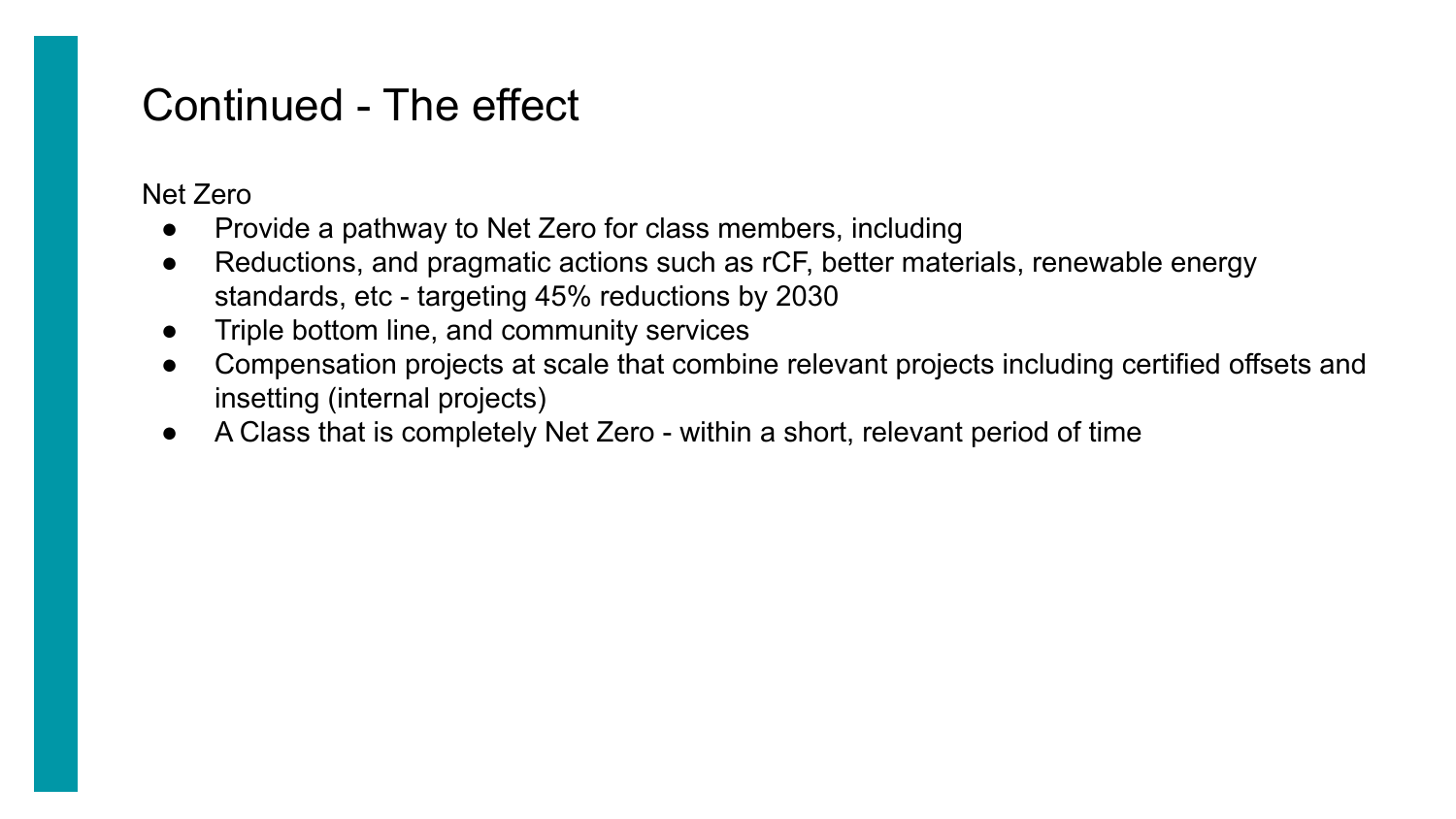### Theoretical Case study: Class Thresholds & Team builds

CLASS sets threshold & generic calc for new builds based on previous best benchmark + margin 10% = 600tC02e

CLASS sets annual operation & event threshold at 200tC02e

CLASS sets target threshold for hospitality 10% included in annual operations, and offers Net Zero service for larger footprints

CLASS sets internal price on C02e = E50

Team A builds new boat, including specialised design & build optimisation, and bespoke LCA resulting in the certified impact 500tC02e (100 tC02e less than generic class figure and threshold)

Team A moulds included above = 150tC02e

Team B builds new boat, doesn't have funds for bespoke work, uses generic CLASS LCA figure ( 600tC02e), but use old Team A moulds (600-150=450tC02e)

Team C buys old boat from Team A, reuse results in impact zero, but build new foils LCA (impact 50 tC02e)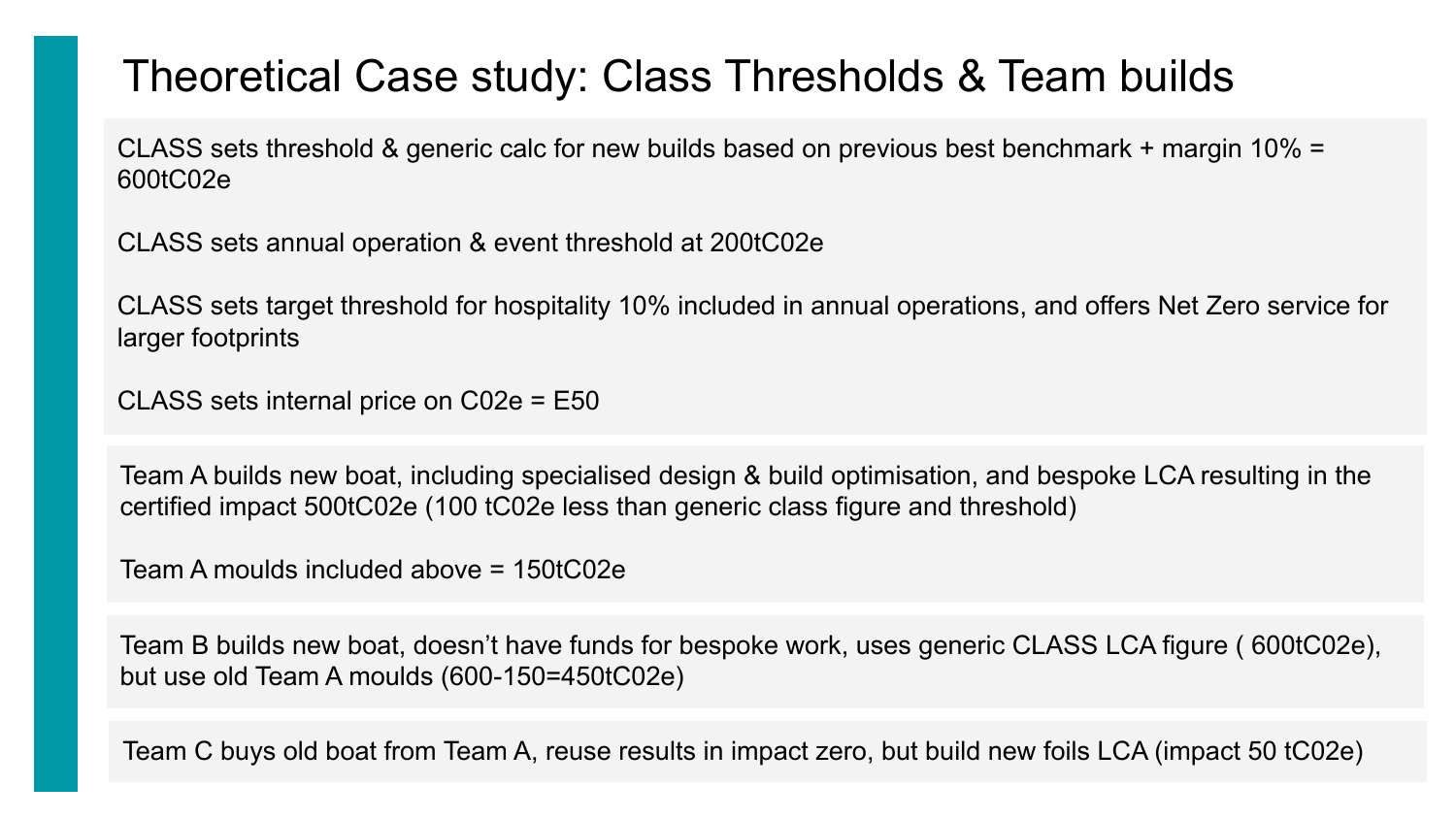### Continued - Teams

Team A - Contributes E25,000 to CLASS Net Zero fund (E5000 less than if they had just done a generic build and no bespoke LCA)

Team A - Leases Hull and deck moulds (Impact 150 tC02e) to Team B, at market rate which, includes a Euro.C02e value recovering (50% 150\*50 = E3750)

Team A - Sells old boat to Team C, at market rate, which, includes the Euro.C02e value recovering (50% 600\*50 = E15,000)

Team A - Participate in the full season, but host significant partner events beyond the CLASS threshold, additional GHG calculated 40tC02e

Team B - Having built a new boat, using CLASS generic build calc, but with old moulds, contributes E22,500 to CLASS Net Zero fund

Team B - Participate in the full season

Team C - Having bought an old boat, zero impact, but built new foils (50 tC02e) contribute E2500 to CLASS Net Zero fund

Team C - Enter one event only, and provided certified GHG calculations of operations (25tC02e)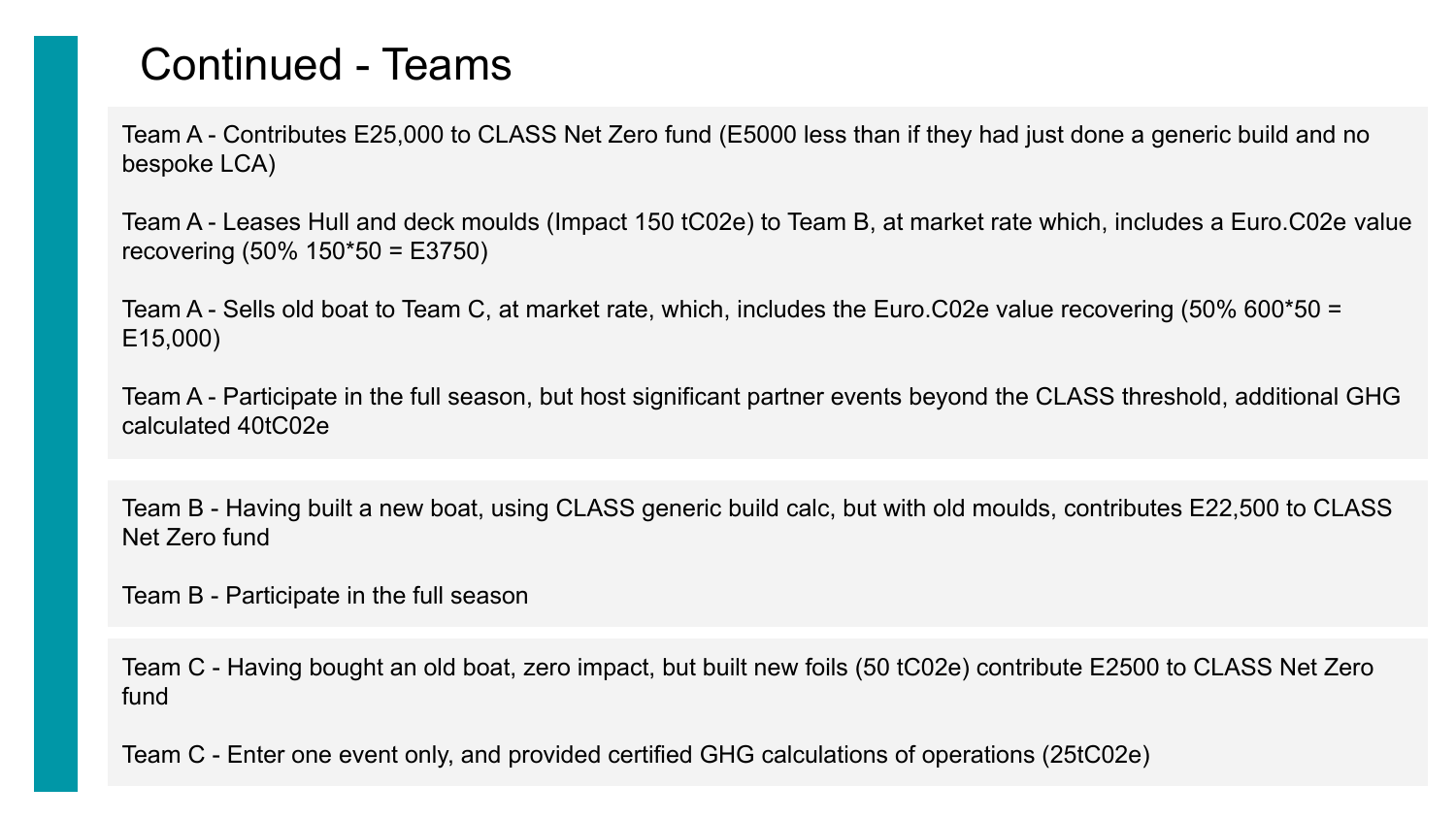### Continued - CLASS Net Zero fund

#### **IMOCA Net Zero fund - Receipts year X**

|                     | Team A - New boat                       | E25,000                |
|---------------------|-----------------------------------------|------------------------|
| $\bullet$           | Team A - Annual operations & events fee | E10,000                |
| $\bullet$           | Team A - Partner hospitality            | E2,000                 |
|                     | Team B - New Boat                       | E22,500                |
|                     | Team B - Annual operations & events     | E10,000                |
|                     | Team C - New foils                      | E2,500                 |
|                     | Team C - One event only                 | E1,250                 |
| Total<br>Represents |                                         | E73,250<br>1,465 tC02e |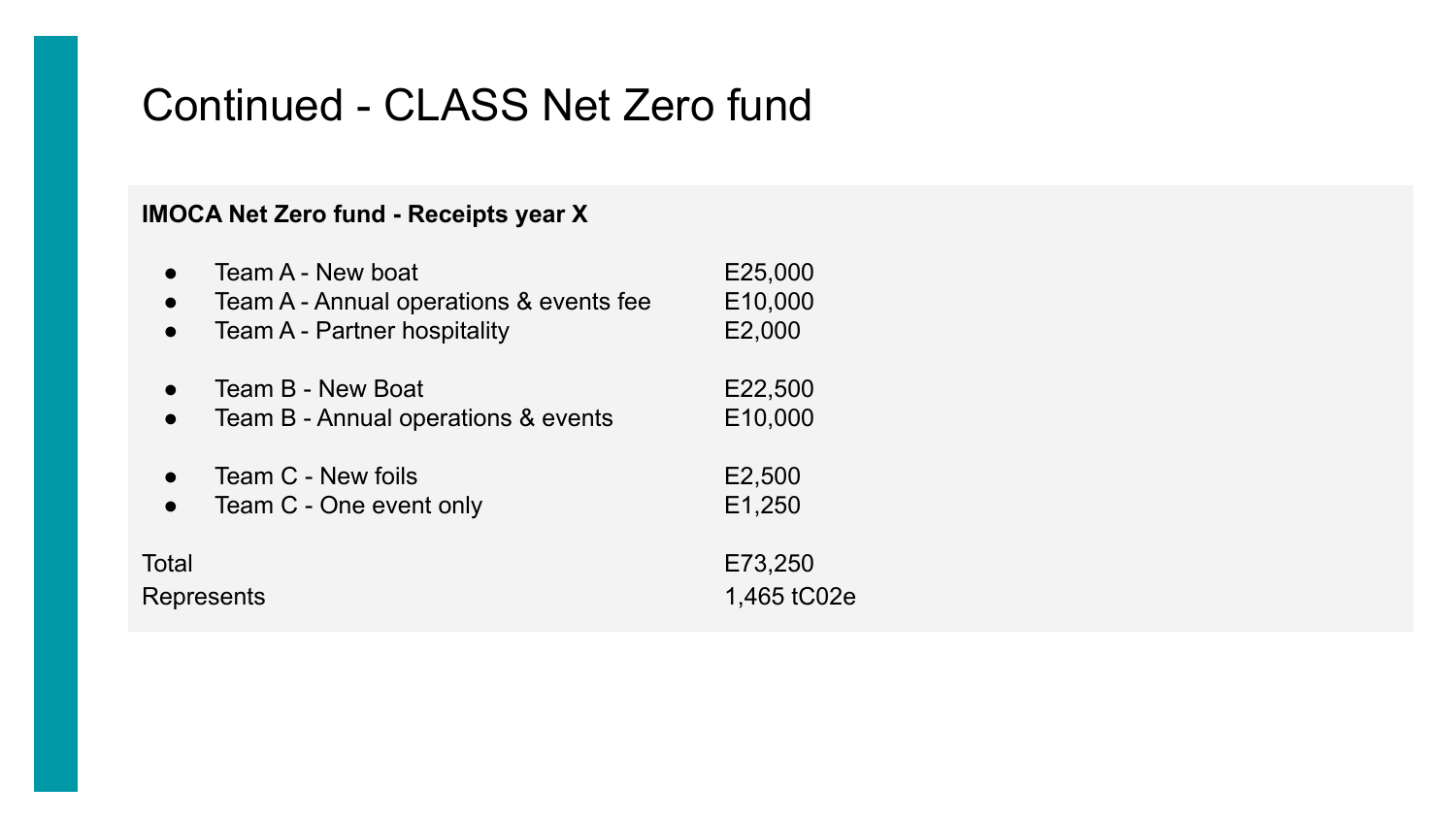### Continued - CLASS Net Zero services

#### **CLASS Net Zero fund provides members with:**

#### **Reductions/Insetting**

Facilitating 45% reductions as per NET ZERO protocol

- LCA services E20,000
- rCF recycling service partnership for teams and industry and industry and industry VIK?

#### **Triple bottom line/community services**

Beyond C02e & NET POSITIVE

Example - Mm mitigation research and material (E5000.team) E15,000

#### \*

#### **Offsetting**

Achieving NET ZERO for class

● Support local Marine protected area and Blue carbon seagrass meadows conserving and sequestering 1500 tC02e @E25.ton E37,500

Total E72,500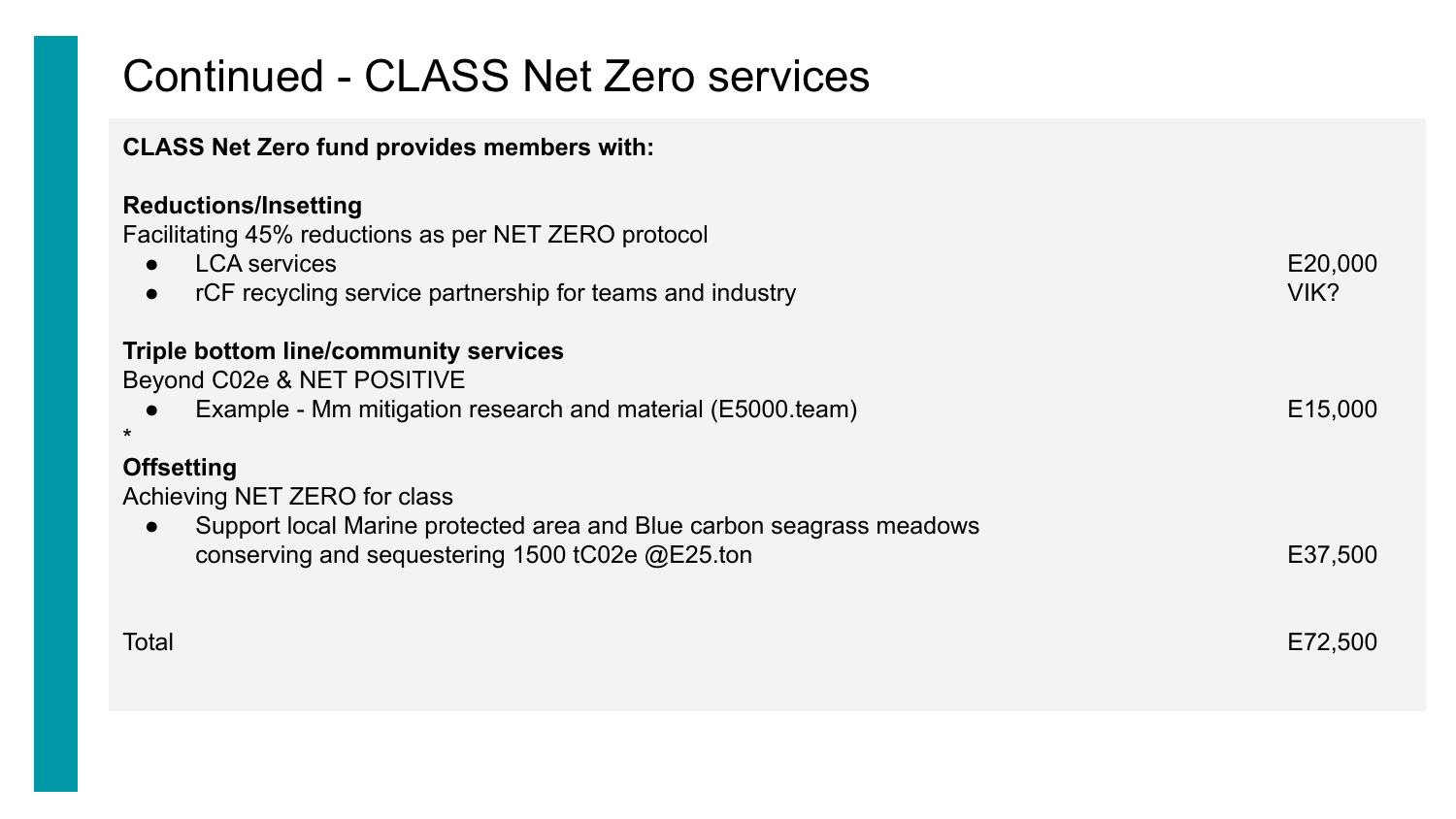Conclusion: These pages represent a very cursory first look at how an Internal price on carbon could play a central role to the transition to Net Zero for a sailing class.

The assumptions are based on current benchmarks, and can be considered a fair representation for an offshore racing class.

CLASS Net Zero fund: The choice of E50.tC02e for just three boats, is certainly at the bottom end in terms of what the price of carbon should be, by scaling up to a more realistic 25+ boats/members, along with an increasing price of C02e over time, the bottom line certainly indicates this financial mechanism can be both healthy and provide dynamic services and results on relevant timescales.

CLASS Net Zero services: The choice of services was a blend of minimum required services to support the Case study ( LCA, reduction & Offsetting services) and should form the core of a robust program. The inclusion of Mm mitigation was just an example of an additional community service that could be just as easily replaced with another relevant topic in other years such as: Education, Outreach, VIK partnerships for rCF, renewable RIB services, sustainable sourcing etc.

Care would be needed to ensure that CLASS members dont assume that participation in the fund absolves members of the ongoing responsibility to implement sustainability internally, but this can be addressed by robust CLASS sustainability standards and incentives. Ultimately incentivising sustainability is inherent within the mechanism itself - linking Impacts-Performance-Euro is a powerful tool.

Most importantly this mechanism, places the greatest responsibility on those who have the biggest impacts, and promotes longevity and reuse of equipment, combined these have the greatest potential to reduce our industry's impacts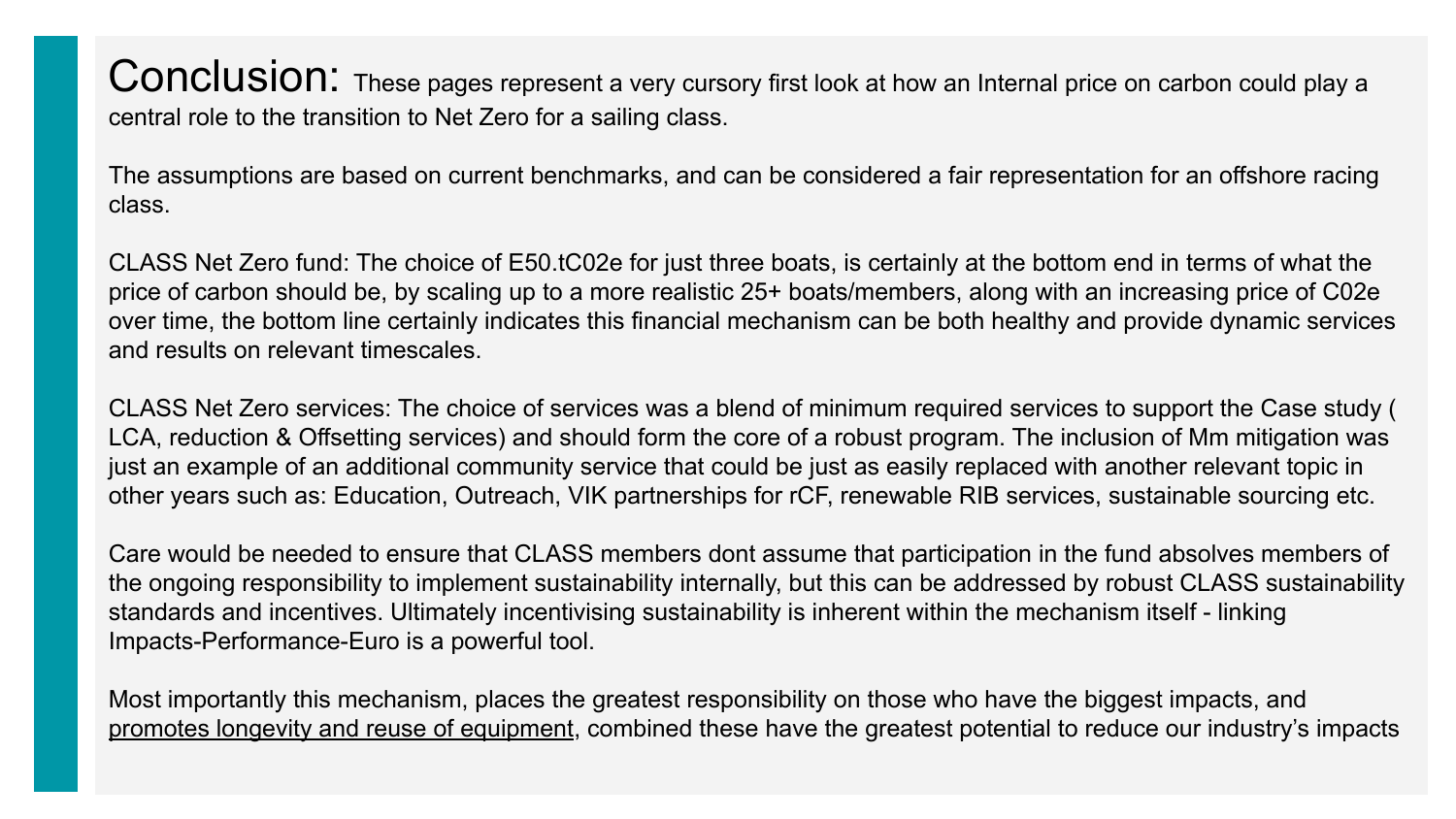This internal initial draft is offered by the author alone, to prompt further reflection of the potential of this conceptual mechanism by interested stakeholders.

As such these pages do not reflect recommendations, opinions or any guidance from any other party.

Much more detailed research and consultancy from relevant expertise is needed to assess opportunities and risks not mentioned here, and to guide any future steps.

Damian Foxall July 2021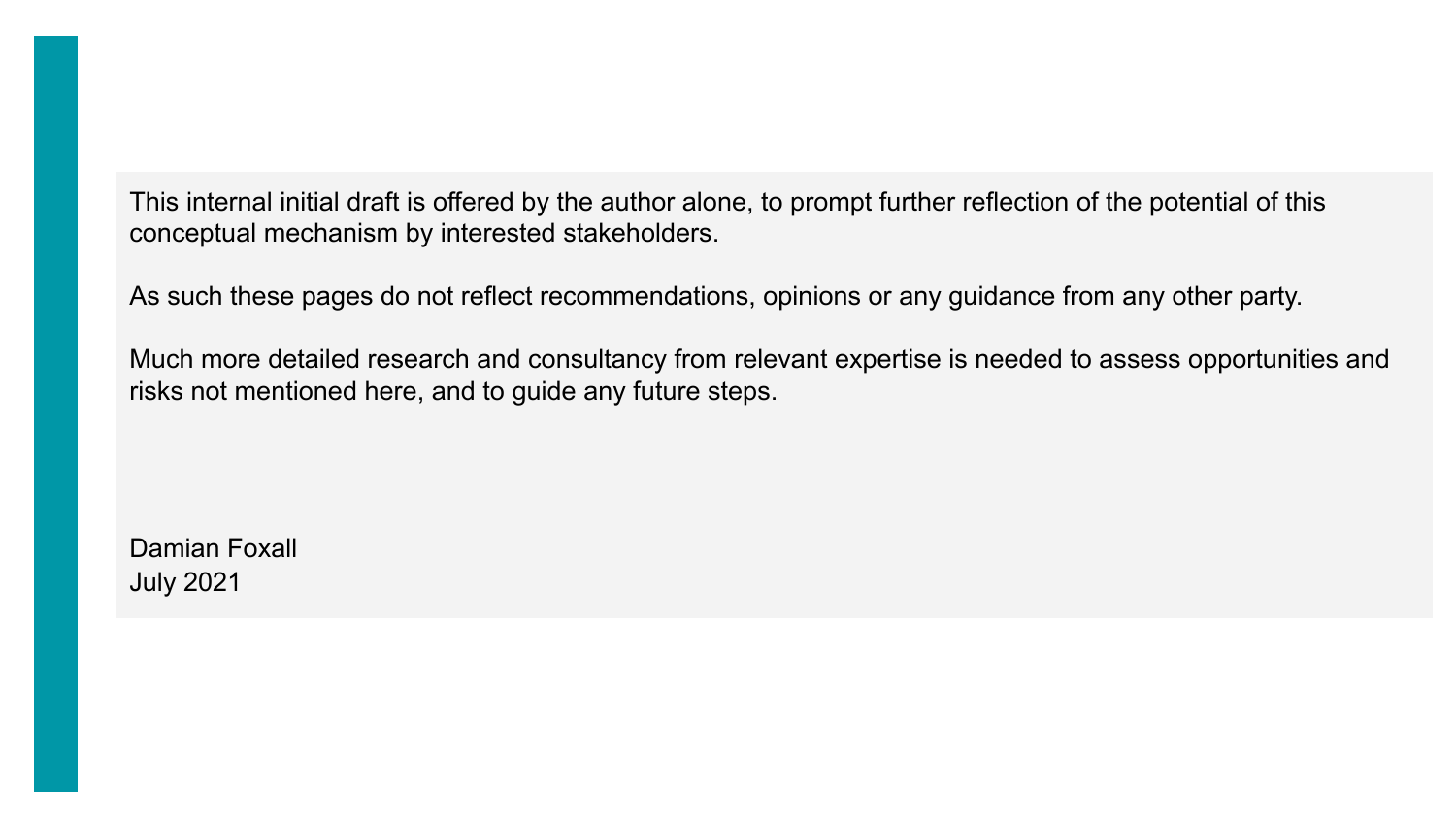#### References

<https://www.carbonpricingleadership.org/what>

[https://d306pr3pise04h.cloudfront.net/docs/issues\\_doc%2FEnvironment%2Fclimate%2FCarbon\\_Pricing%2FC](https://d306pr3pise04h.cloudfront.net/docs/issues_doc%2FEnvironment%2Fclimate%2FCarbon_Pricing%2FC4C_CarbonPricing_2014.pdf) [4C\\_CarbonPricing\\_2014.pdf](https://d306pr3pise04h.cloudfront.net/docs/issues_doc%2FEnvironment%2Fclimate%2FCarbon_Pricing%2FC4C_CarbonPricing_2014.pdf)

[https://www.unilever.com/news/news-and-features/Feature-article/2018/explainer-what-is-carbon-pricing-and](https://www.unilever.com/news/news-and-features/Feature-article/2018/explainer-what-is-carbon-pricing-and-why-is-it-important.html)[why-is-it-important.html](https://www.unilever.com/news/news-and-features/Feature-article/2018/explainer-what-is-carbon-pricing-and-why-is-it-important.html)

[https://brc.org.uk/climate-roadmap/section-4-pathway-1-placing-greenhouse-gas-data-at-the-core-of-business](https://brc.org.uk/climate-roadmap/section-4-pathway-1-placing-greenhouse-gas-data-at-the-core-of-business-decisions/414-internal-carbon-pricing/)[decisions/414-internal-carbon-pricing/](https://brc.org.uk/climate-roadmap/section-4-pathway-1-placing-greenhouse-gas-data-at-the-core-of-business-decisions/414-internal-carbon-pricing/)

[https://56ca1e18-db72-4ea6-95e6-60f6da7a41c4.filesusr.com/ugd/653476\\_bd498f9cc75b451b9a09574c60a1f](https://56ca1e18-db72-4ea6-95e6-60f6da7a41c4.filesusr.com/ugd/653476_bd498f9cc75b451b9a09574c60a1fbbd.pdf) [bbd.pdf](https://56ca1e18-db72-4ea6-95e6-60f6da7a41c4.filesusr.com/ugd/653476_bd498f9cc75b451b9a09574c60a1fbbd.pdf)

The first and most effective mechanism for governments to enact is a meaningful price on carbon emissions. Carbon pricing is widely recognized to be the most impactful and cost-effective way to decarbonize the economy 76 and is endorsed by every major multilateral institution, including the International Monetary Fund, the UN and the World Bank. Studies suggest that to exert sufficient impact, the price of carbon needs to be set at levels of around \$40-80 per tonne, escalating to \$50-100 by 2030.77